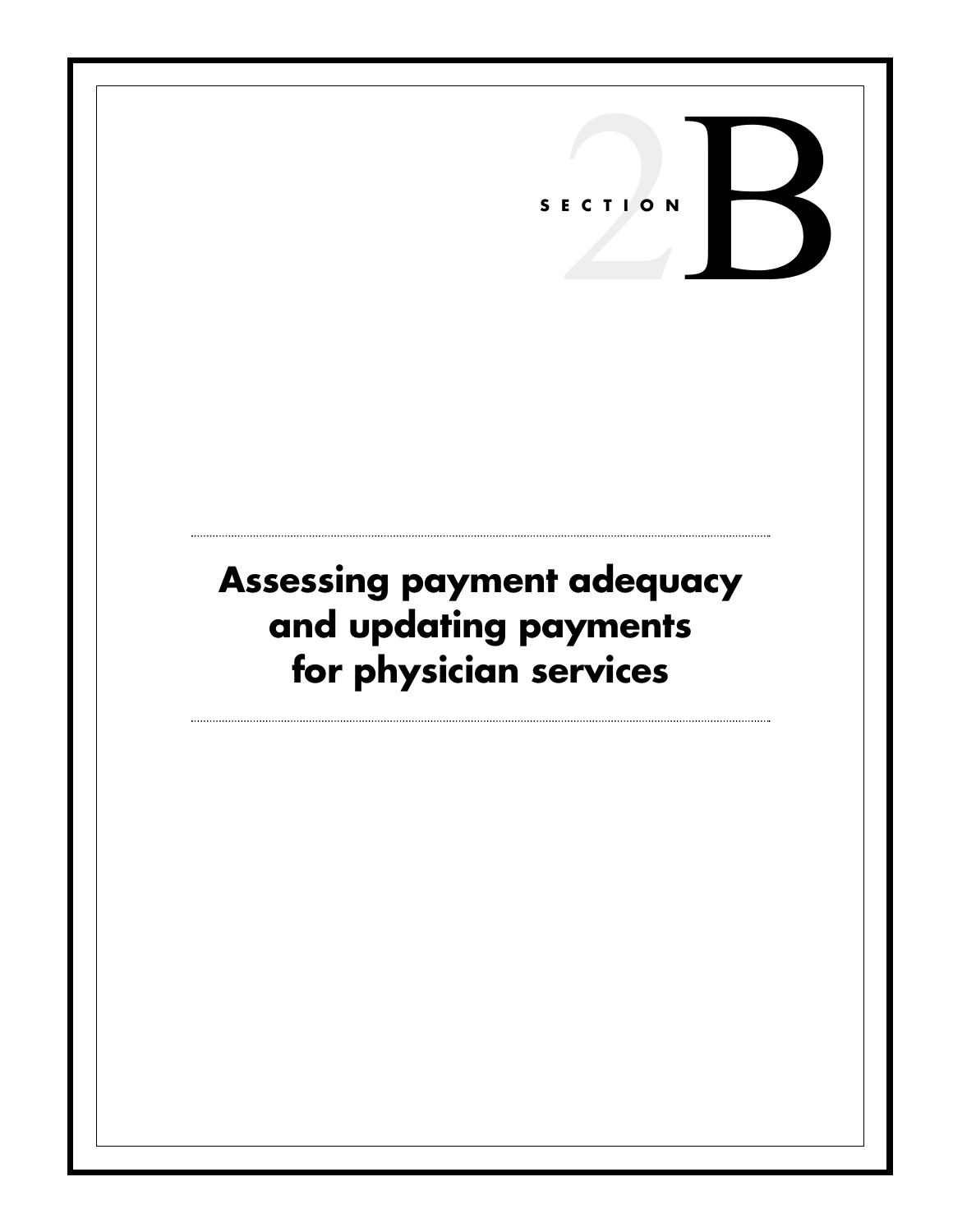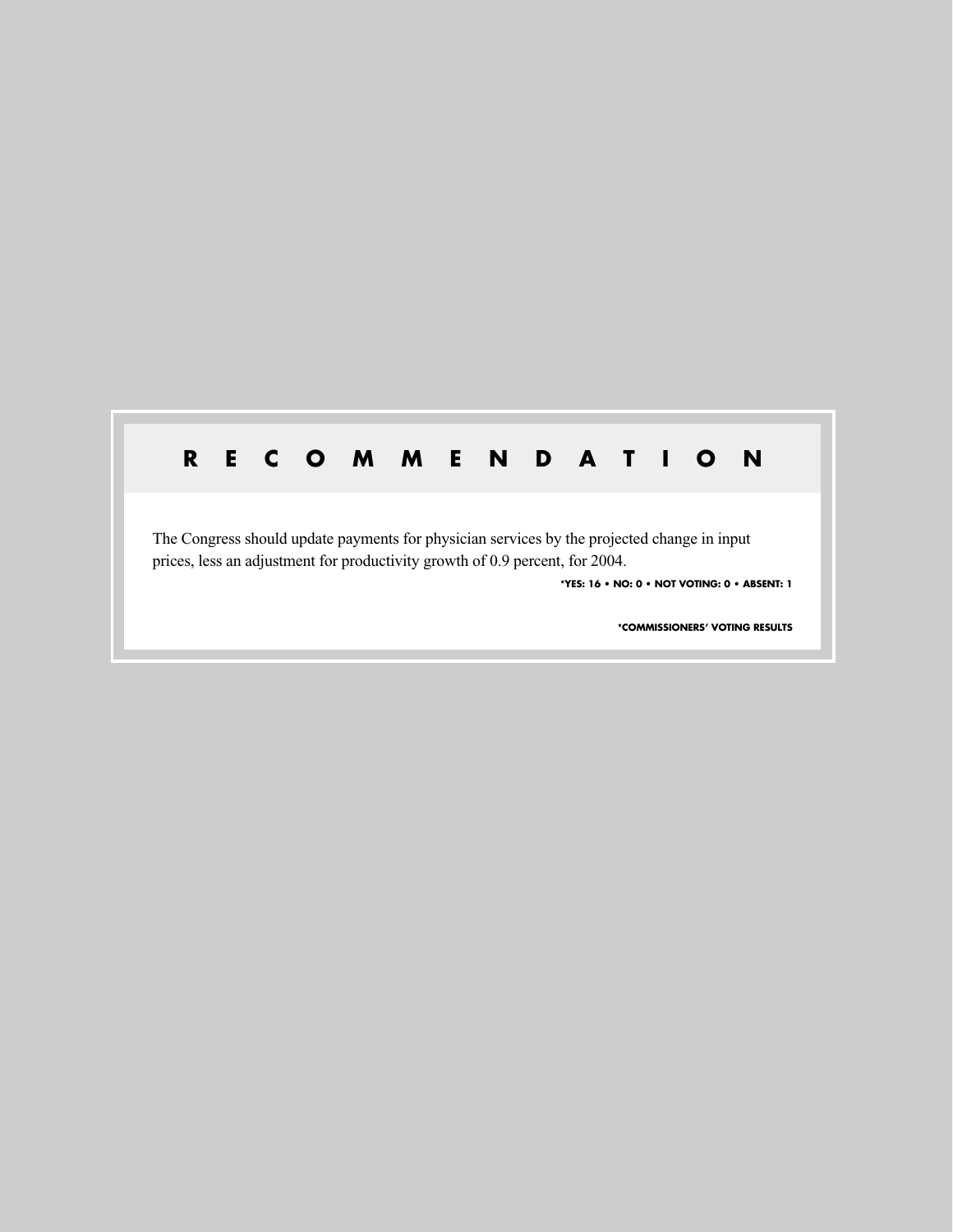# ECTION **SECTION**

### **Section 2B: Assessing payment adequacy and updating payments for physician services**

Medicare payment rates for physician services are based on a fee schedule and are updated annually with the so-called sustainable growth rate system, which ties updates to growth in the national economy. Under this system, the update for 2003 is a reduction of 4.4 percent. If the Congress changes current law and increases payment rates modestly for 2003, current rates would be adequate. MedPAC would then recommend an update for 2004 that equals the estimated change in input prices less an adjustment for productivity growth. If the Congress does not increase rates for 2003, a higher update would be necessary in 2004 to offset the rate reduction in 2003.

#### **In this section**

- Assessing payment adequacy
- Accounting for cost changes in the coming year
- Update recommendation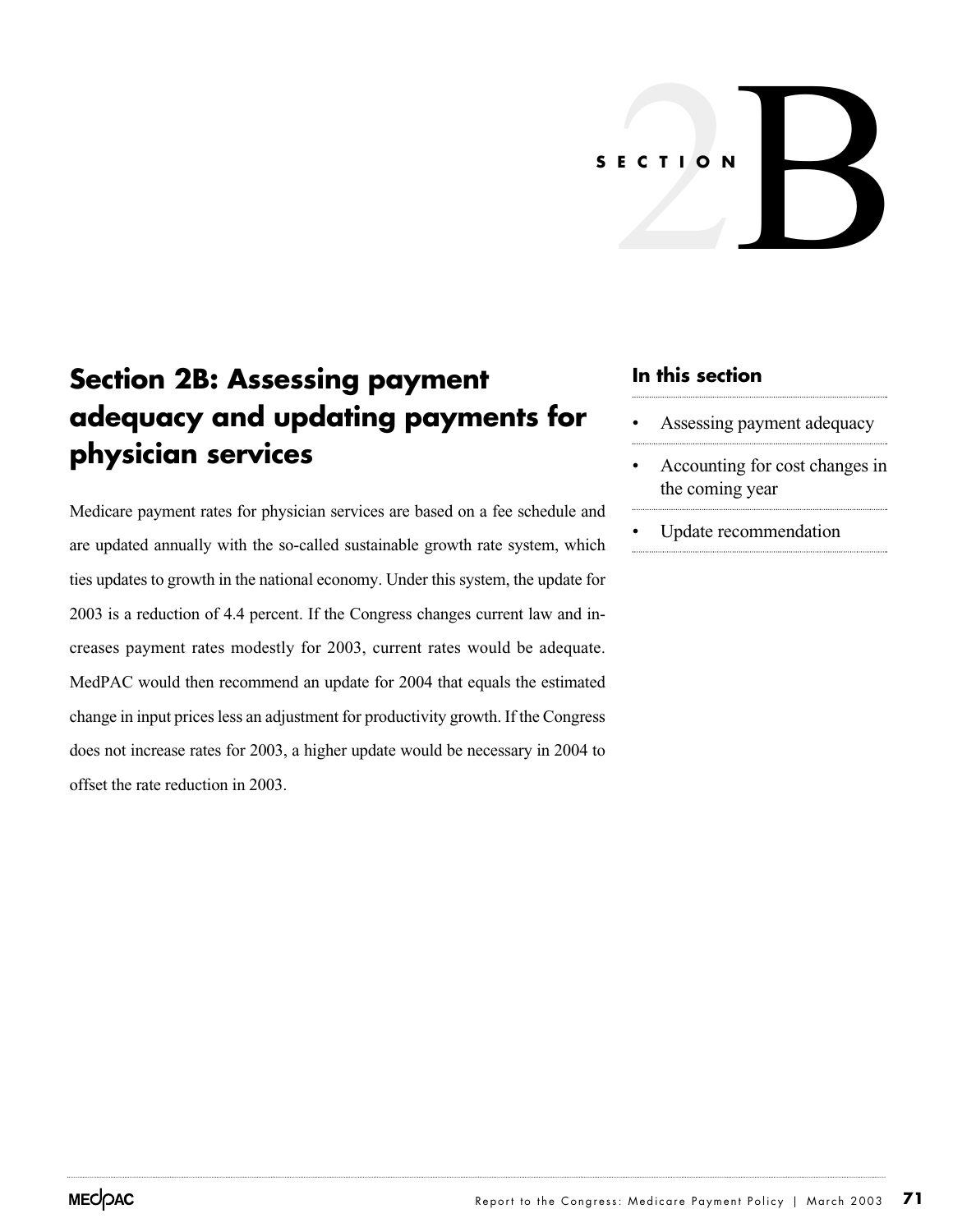In this section, we assess the adequacy of Medicare's current payments for physician services. We then recommend a payment update for 2004 that considers the adequacy of current payments and changes in cost for the coming year.

Recommending a payment update for 2004 is complicated by the uncertainty of the update for 2003. Under current law, the update for 2003 is a reduction of 4.4 percent. This would follow a 5.4 percent reduction in payment rates that occurred in  $2002<sup>1</sup>$  A bill passed by the House last summer would have reversed this reduction and required a positive update of 2.0 percent. More recently, the Senate passed an omnibus spending bill for fiscal year 2003 that included a freeze of physician payment rates through September 30 of this year. MedPAC still believes a modest positive update for 2003 is appropriate, as recommended in our March 2002 Report to the Congress: Medicare Payment Policy.

In 2001, total payments (program spending and beneficiary cost sharing) for physician services totaled \$55.9 billion. These payments have been increasing at an average annual rate of 4.9 percent, since 1991, due to changes in the number of beneficiaries, use of services per beneficiary, and payment rates. Program spending for physician services is projected to grow at an average annual rate of 2 to 4 percent from 2001 to  $2006$ <sup>2</sup> This growth is projected to occur despite a series of negative updates during this period (Figure 2B-1). That is, despite negative updates in payment rates, the volume of services is projected to increase

at a rate sufficient to result in positive rates of growth in spending.

#### **Assessing payment adequacy**

Some indicators of payment adequacy, such as entry and exit of providers, suggest that Medicare's payments for physician services were at least adequate through 2002. Other information presents more of a mixed picture of payment adequacy. In 2002, physicians were somewhat less willing to accept new Medicare patients than they were in 1999. In addition, Medicare's payment rates fell farther below private sector rates when Medicare rates were reduced in 2002. Whether the difference between Medicare and private sector payment rates has grown enough to become a problem is not clear because the difference in 2002 was about the same as it was in 1999.

Taken together, these indicators suggest that payments were adequate in 2002. For 2003, payments should remain adequate as long as the Congress changes current law to prevent the 4.4 percent payment reduction from taking effect. If the Congress does not change current law, however, then payments may not be adequate in 2003 and a compensating adjustment in payments would be necessary in 2004.

#### **Entry and exit of providers**

Provider entry and exit is one indicator of the adequacy of the current level of payments. Rapid growth in the number of providers furnishing services to Medicare beneficiaries may indicate that the program's payment rates are too high. Conversely, widespread provider withdrawals could suggest that the rates are too low.

For physician services, there are two indicators of provider entry and exit. One indicator is the number of physicians billing Medicare. The other more commonly used indicator is the participation rate. The participation rate is the percentage of physicians who have signed a participation agreement that commits them to "accept assignment" on all their Medicare billings for one year.<sup>3</sup> Both indicators can provide evidence that payments were adequate. Data on the number of physicians billing Medicare are available through 2001, and the participation rate is available for 2002. The participation rate, as an indicator of payment adequacy, requires some qualification, however, for reasons discussed below.

#### **Physicians billing Medicare**

Counts of physicians billing Medicare show that the number of physicians furnishing services to beneficiaries has more than kept pace with growth in the number of beneficiaries (Table 2B-1).<sup>4</sup> From 1995 to 2001, the number of physicians billing traditional Medicare grew by 8.1 percent, but Medicare Part B enrollment grew by only 5.7 percent. This difference in growth rates led to an increase in the number of physicians per 1,000 beneficiaries, from 12.9 to 13.2. The difference also suggests that payment rates were not too low in 2001.

1 Both reductions—the 4.4 percent reduction in 2003 and the 5.4 percent reduction in 2002—apply to the fee schedule's conversion factor, which translates the fee schedule's relative weights into dollar payment amounts. The reductions include payment updates under the sustainable growth rate system, legislative adjustments, and budget neutrality adjustments (CMS 2001 and CMS 2002).

2 The 2 percent growth rate is based on projections in the 2002 annual report of the Boards of Trustees of the Medicare trust funds. The 4 percent growth rate is based on projections in the March 2002 baseline from the Congressional Budget Office.

3 Accepting assignment means that physicians accept the payment rates in the physician fee schedule as payment in full with no further billing of beneficiaries for amounts above those rates. Under assignment, the physician receives the program payment, which is 80 percent of the total payment amount, directly from Medicare. The beneficiary is responsible for the other 20 percent. Without assignment, the beneficiary receives the program payment, and the physician bills the beneficiary for the total.

4 The counts of physicians billing Medicare are affected by multiple physicians (e.g., those in the same practice) using the same billing number. The extent of this problem is unknown. To the extent it occurs, however, it means that the counts reported here are an understatement of the number of physicians billing Medicare. In addition, there are indications that the problem of multiple physicians using the same billing number is increasing over time. This means that the growth rate reported for the number of physicians billing Medicare may be understated also.

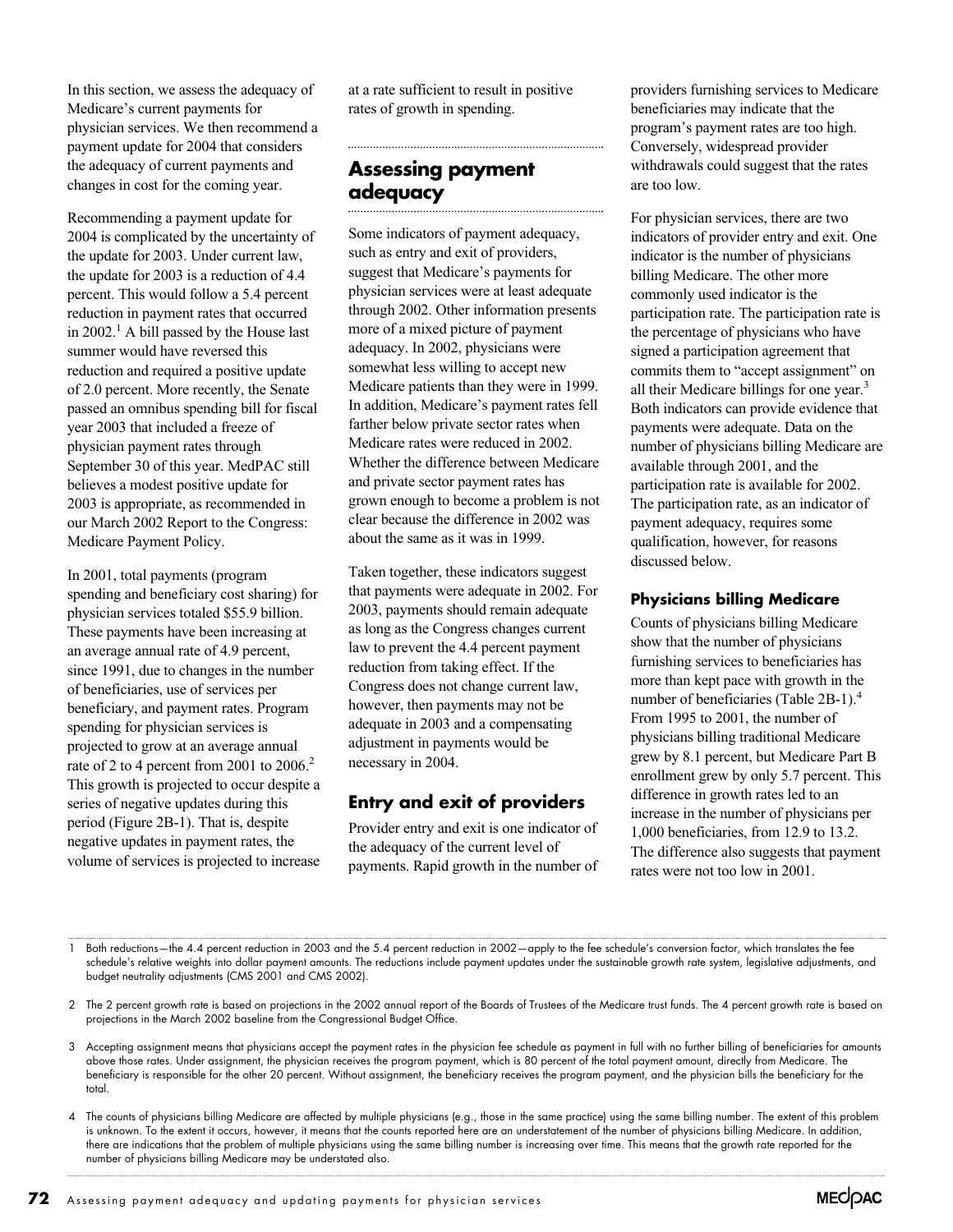**2B-1**

**Physician services program spending and payment updates, 2001–2006 FIGURE**



#### **Physicians signing participation agreements**

The other indicator of entry and exit—the participation rate—is a leading, or anticipatory, indicator. At the beginning of the calendar year, physicians establish a new agreement, if one is not already in effect, or they cancel existing agreements. This occurs after CMS determines Medicare's payment rates for physician services for the coming year. Thus, physicians decide in advance whether to participate, based on the level of the rates and other factors they deem relevant.

Participation rates have been rising steadily (Figure 2B-2, p. 74). The rate was 80.2 percent in 1997, and it rose to 89.7 percent in  $2002<sup>5</sup>$ . This trend may end, however, if there is another payment



#### **Physicians billing traditional Medicare, 1995–2001**

| Year | Number of<br>physicians | Part B<br>enrollment<br>(millions) | Number of<br>physicians<br>per 1,000<br>beneficiaries |  |
|------|-------------------------|------------------------------------|-------------------------------------------------------|--|
| 1995 | 460,700                 | 35.641                             | 12.9                                                  |  |
| 1996 | 469,915                 | 36.104                             | 13.0                                                  |  |
| 1997 | 476,164                 | 36.445                             | 13.1                                                  |  |
| 1998 | 478,123                 | 36.756                             | 13.0                                                  |  |
| 1999 | 484,576                 | 37.022                             | 131                                                   |  |
| 2000 | 491,547                 | 37.315                             | 13.2                                                  |  |
| 2001 | 498,232                 | 37.657                             | 13.2                                                  |  |

Note: The numerator of the ratio of physicians per 1,000 beneficiaries includes allopathic and osteopathic physicians and excludes nurse practitioners, physician assistants, psychologists, and other nonphysician health professionals. The denominator is the number of beneficiaries enrolled in Medicare Part B, including traditional Medicare and Medicare-Choice, on the assumption that physicians are providing services to both types of beneficiaries.

Source: Unpublished CMS data.

5 There has been a delay in the availability of information on the participation rate for 2003. Preliminary information is usually available early in the calendar year, following CMS's distribution of enrollment materials in November. For 2003, distribution of these materials did not occur until early January because of a delay in determining this year's payment rates.

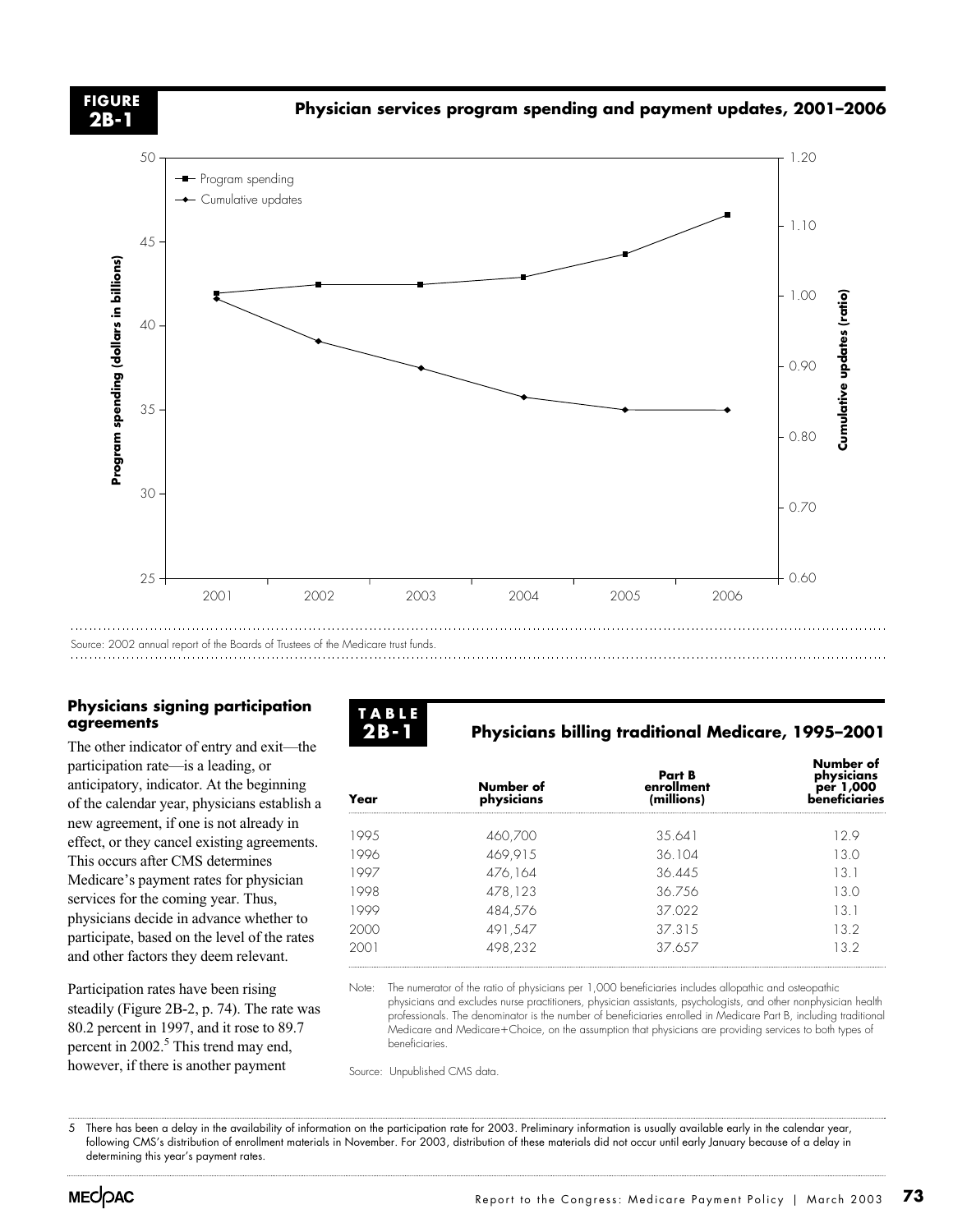

**Physician participation rates, 1997–2002 FIGURE**



reduction. According to an online survey conducted by the American Medical Association (AMA), 42 percent of physicians said they would not sign or continue a participation agreement with Medicare for 2003 if there is an additional payment cut (AMA 2002).<sup>6</sup>

Regardless of what happens in 2003, for two reasons the participation rate, as an indicator of payment adequacy, requires qualification.

First, physicians have strong incentives to sign a participation agreement. These incentives make the participation rate less sensitive than some other indicators of payment adequacy. This is particularly true for physician specialties that are heavily dependent on Medicare for revenue, such as ophthalmology and cardiology.

One incentive for physicians to sign a participation agreement is that their names appear in a directory that is available to beneficiaries. The other—stronger incentive is that, for those who sign an agreement, the allowed charge for a service is 100 percent of the fee schedule payment rate. For physicians who do not sign an agreement, the allowed charge for a service is only 95 percent of the fee schedule rate. Nonparticipating physicians can charge the beneficiary an additional amount, above the standard 20 percent copayment, but only if they choose not to accept assignment and forego direct payment from Medicare. Also, the amount of this so-called balance billing is limited by statute. The total charge for a service cannot exceed 115 percent of the allowed charge, or 109.25 percent (115 percent of 95 percent) of the fee schedule payment rate.

The second reason the participation rate requires qualification is that it includes physicians who are no longer billing

Medicare. This introduces a subtle bias in the rate (see text box). It also reduces the value of the rate as an indicator of beneficiary financial liability.

To better understand the relationship between participation and beneficiary financial liability, it is necessary to analyze claims data and calculate the percentage of allowed charges that are attributable to participating physicians. When such analysis is done, it shows that almost all charges are submitted by physicians who have signed a participation agreement. For instance, based on claims data from the first 6 months of 2002, about 96 percent of allowed charges for physician services were for services furnished by participating physicians.7

#### **Beneficiaries' access to care**

Payment adequacy can also be evaluated by assessing beneficiaries' access to care. Widespread access problems for beneficiaries may indicate that Medicare's payment rates are too low. However, access measures may be difficult to interpret because they are influenced by many factors. Access to care for specific services, for example, may be affected by beneficiaries' incomes, supplemental insurance coverage, preferences, or transportation barriers, all of which are unrelated to Medicare's payment policies.

#### **Physician willingness and ability to serve beneficiaries**

Findings from a 2002 survey of physicians, sponsored by MedPAC and conducted by Project HOPE and The Gallup Organization (Schoenman and Feldman 2002), present a mixed picture.<sup>8</sup>

• Of physicians accepting some new patients, 96 percent reported that they were accepting at least some new Medicare patients. This percentage was higher than for physicians

6 The results of this survey are based on responses from 520 physicians and a response rate of 26 percent.

7 Another 3 percent of allowed charges were for services furnished by nonparticipating physicians who accepted assignment. Only 1 percent of allowed charges were for services furnished by nonparticipating physicians who did not accept assignment.

8 The survey was fielded from April through August 2002. About 800 physicians participated, representing a response rate of 54.5 percent.

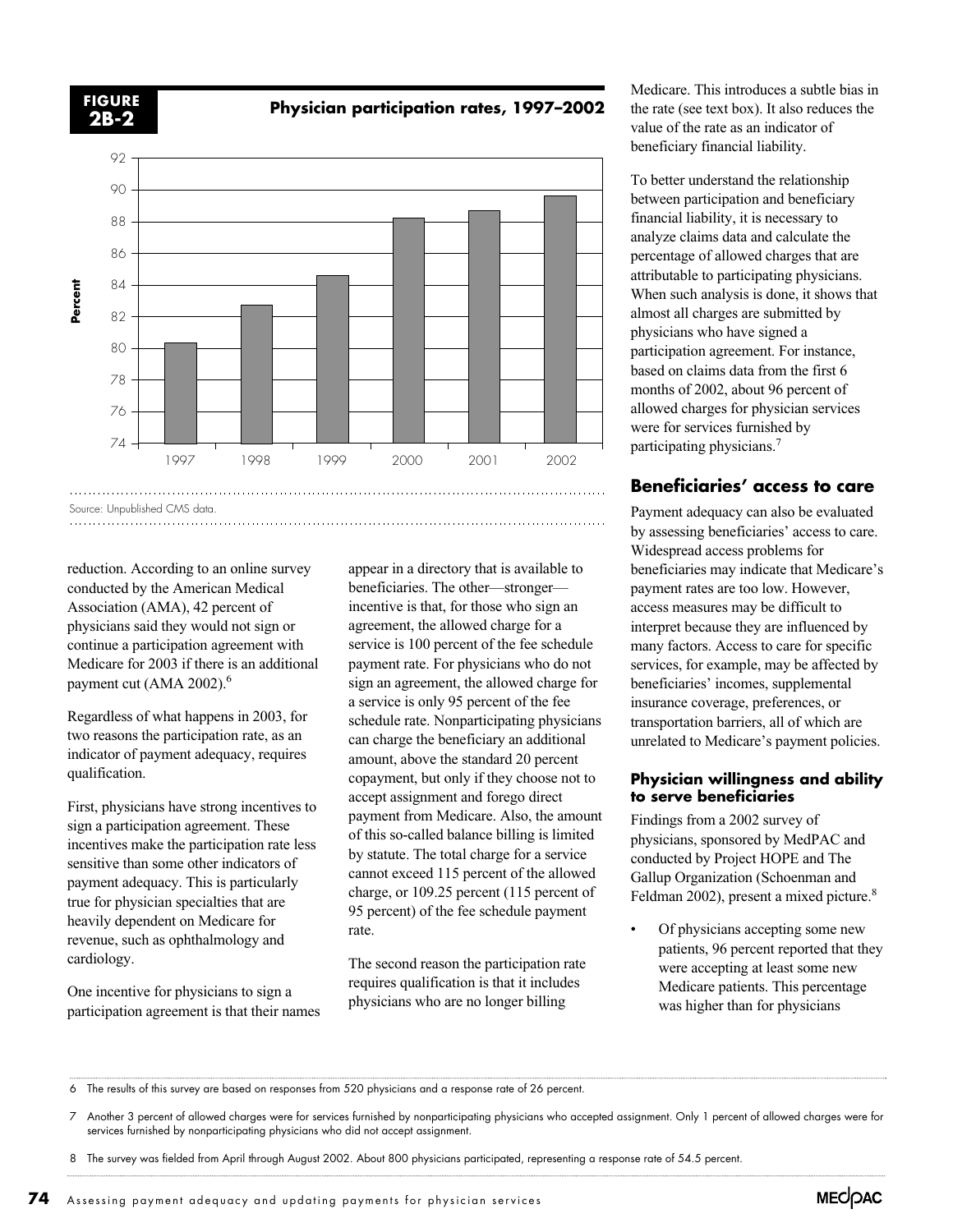#### **Interpreting the participation rate**

**B** arises because the numerat<br>of the rate is more accurate<br>than its denominator. The numerat arises because the numerator of the rate is more accurate than its denominator. The numerator is the number of physicians who have signed a participation agreement, and the denominator is a total number of physicians who may bill Medicare during the coming year. Both numbers are based on lists of physicians maintained by the contractors that process the claims for payment that physicians submit to Medicare.

Because physicians have no reason to contact Medicare to say whether they are still billing the program, the denominator changes only when the contractors review their lists of physicians and drop those who are no longer active. The numerator—the number of physicians who have signed a participation agreement—can change in two ways: Physicians can establish an agreement or cancel an existing one, or the contractors can review their lists of physicians, as above. Because the numerator is less likely than the denominator to be inflated by inactive physicians, a bias in the participation rate occurs.

This bias introduces uncertainty into interpreting the participation rate as an indicator of payment adequacy. For example, the rate may fall because of a drop in the number of physicians who have a participation agreement with Medicare, which would indicate provider exit and, perhaps, inadequate payments. On the other hand, the participation rate may fall because the contractors' lists of physicians have not been reviewed recently, which would not indicate provider exit or inadequate payments.

The only way to avoid the problem of bias in the participation rate is to, instead, use the percentage of allowed charges attributable to participating physicians, or a measure such as the assignment rate (the percentage of allowed charges paid on assignment). The disadvantage of these measures, however, is that they cannot be calculated until claims data become available. (Claims data for the first six months of the year are usually not available until December.) ■

accepting new Medicaid or private health maintenance organization (HMO) patients.

However, there are some signs that physician willingness to accept Medicare patients is declining.

The percentage of physicians accepting all new Medicare fee-forservice patients dropped from 76 percent in 1999 to 70 percent in 2002. The percentage of physicians accepting only some new Medicare

fee-for-service patients rose from 20 percent in 1999 to 26 percent in 2002.

• Physicians reported that it was more difficult to find appropriate referrals for their Medicare fee-for-service patients than for their private fee-for-service or preferred provider organization (PPO) patients. Conversely, Medicare patients were easier to refer than private HMO or Medicaid patients.

Many doctors participating in MedPAC's survey expressed concerns about payment levels, but physicians were also concerned

about the administrative burdens imposed by Medicare. About 77 percent said that they were concerned about reimbursement levels for their Medicare fee-for-service patients, although only 15 percent of them said that this concern had led them to limit acceptance of new Medicare patients. About 75 percent of physicians reported that they were concerned about billing paperwork and administration, and 16 percent of them said these factors led them to limit their acceptance of new Medicare patients.

Finally, many physicians who responded to MedPAC's survey reported taking steps to reduce their practice costs.

- Two-thirds of physicians said that their practices had delayed or reduced capital expenditures.
- More than one-third of physicians reported that their practices had increased the number of nonphysician clinical staff, and more than half had increased billing and administrative staff.
- Three-quarters of physicians said that they had increased the number of patients seen in an effort to increase revenues.<sup>9</sup>

The relationship between changes in physician practices and Medicare payment policy is unclear. With time spent furnishing services to Medicare beneficiaries as a measure of the importance of Medicare to a physician's practice, the survey data show no consistent relationship between dependence on Medicare and reductions in staff costs or capital expenditures. More importantly, such practice changes may not indicate that payments were too low. Instead, physicians could have been making their practices more efficient in response to forces in the marketplace, such as lower private sector payment rates. Research on patient outcomes is necessary before policymakers can reach conclusions about whether access to highquality care has diminished.

<sup>9</sup> When asked about increasing the number of patients seen, physicians were not asked to distinguish between Medicare and non-Medicare patients.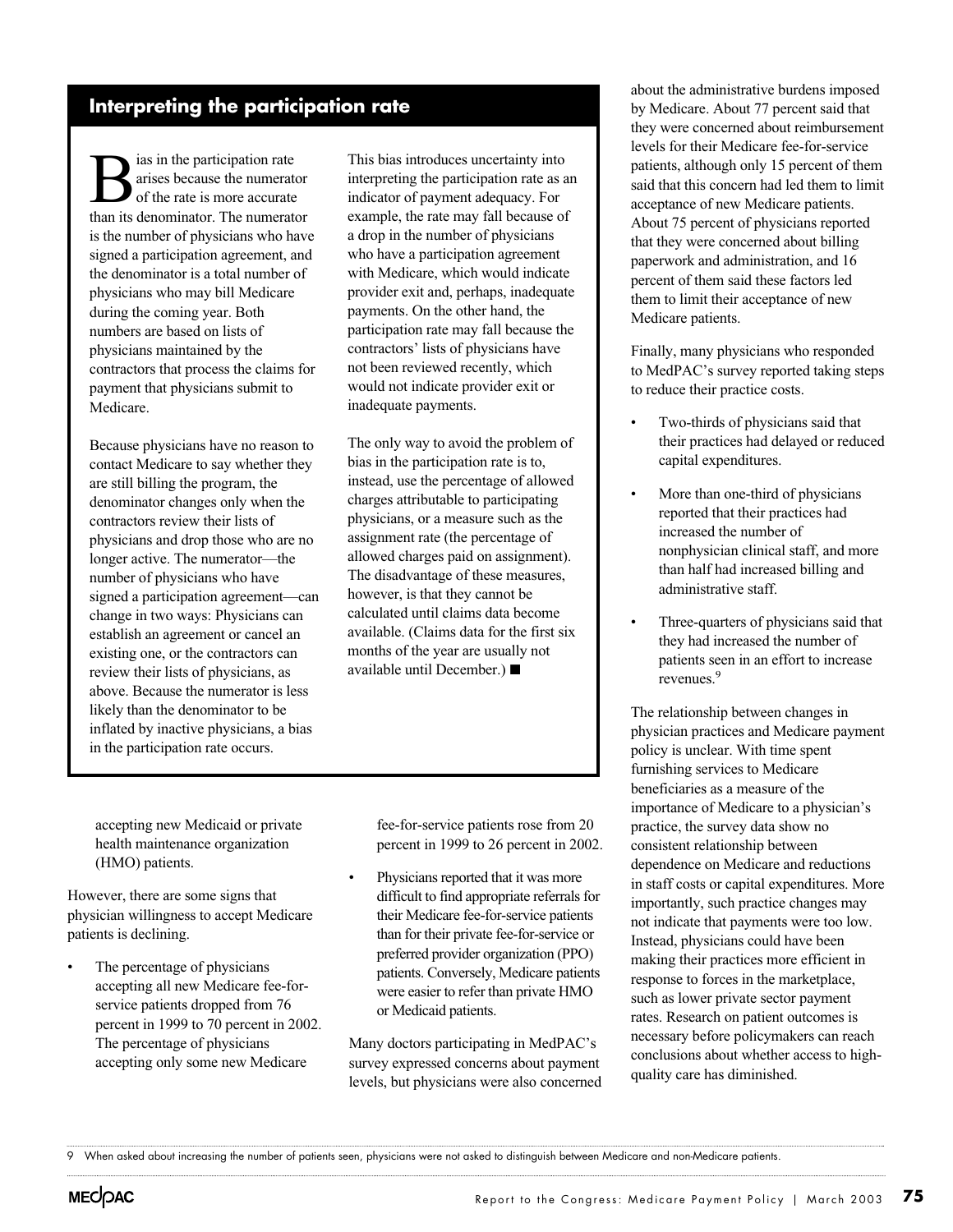#### **Private payer reimbursement for physician services**

In addition to sponsoring the survey of physicians, MedPAC contracted with two research firms, Direct Research, LLC, and Dyckman and Associates, LLC, to assess the difference between Medicare and private-payer reimbursement for physician services. If Medicare's payment rates fall relative to the rates of other payers, some physicians may have the ability to stop accepting Medicare patients and instead focus their practices on other patients.

To assess the difference between Medicare and private rates, Direct Research used claims data and other information to estimate average private payment rates for physician services for 1999 to 2001, and to compare those rates with Medicare's (Hogan 2002). To provide information on the actions of private plans after Medicare's rates were reduced in 2002, Dyckman and Associates interviewed private health plan executives and collected survey data from the plans on their physician payment methods and their changes in payment rates from 2001 to 2002 (Dyckman and Hess 2002).

The key findings are:

- The difference between Medicare and average private rates is smaller now than it was in the mid-1990s, primarily because of shifts in private plan enrollment from higher-paying indemnity plans to lower-paying PPOs and HMOs. Medicare's rates were about 66 percent of private rates in 1994, but this percentage rose to about 83 percent in 2001.
- During the recent period of volatility in Medicare's payment updates, the difference between Medicare and private rates narrowed. In 2000 and 2001, Medicare's updates for physician services exceeded inflation. Since 2001, the difference has started to widen again because the shift in

private sector enrollment to HMOs has stopped and because private payers generally did not reduce rates in 2002. Still, in 2002, Medicare rates were about 77 to 79 percent of private rates, which appears to be no lower than in 1999 and above the percentage in 1994.

Private plans report that Medicare reductions in payment rates have increased pressure on them to raise their rates. None of the plans, however, say that the reductions have had a strong or direct impact on their decisions about payment rates for 2002 or 2003. Some plans indicate that the reductions have had a moderate impact on their decisions.

#### **Additional access measures**

National indicators of access are important because they allow a general assessment of access and inform decisions about payment updates that change the overall level of payments. A limitation of these indicators, however, is that they do not reveal access problems that may exist locally or with regard to specific services. Such problems, if they exist, are important because they may signal a need to alter the distribution of payments among geographic areas, services, or providers.10

We can obtain some insight on the local picture through the work of the Center for Studying Health System Change (HSC). For example, in a survey of physicians conducted in 2001, HSC found that 71 percent of all physicians were willing to take all new Medicare patients, but only 55 percent of physicians in Seattle were willing to take all new beneficiaries.

HSC's latest published results are based on survey data collected before the reduction in Medicare payment rates took effect. HSC is currently fielding a new round of surveys, and MedPAC will continue to monitor the results.

#### **Changes in the volume of services**

Changes in the volume of services can be considered an indirect measure of payment adequacy. Medicare spending for physician services is determined by two factors: the rates physicians are paid for specific services and the number of services performed by physicians for Medicare beneficiaries. The volume of physician services per beneficiary can be expected to rise based on factors such as the demographic profile of beneficiaries, their health status, and changes in treatment patterns for specific conditions. According to MedPAC's payment update framework, if the overall volume of services provided to beneficiaries falls, it may indicate that physicians are providing fewer services to Medicare beneficiaries because Medicare payments to physicians are inadequate. Conversely, large increases in volume growth may indicate that Medicare is overpaying for services. In addition, changes in volume growth for specific services may provide evidence of underpayment or overpayment by Medicare for those services. Because volume growth can be driven by a number of factors, these data must be interpreted cautiously.

In the case of physician services, the need for caution is particularly important because of ambiguities in interpreting data on changes in the volume of services.

• There is some evidence to suggest that volume goes up when payment rates go down, the so-called "volume offset." For instance, actuaries at the Centers for Medicare & Medicaid Services have estimated that payments for increased use of services have offset projected savings from past Medicare payment rate reductions by between 30 percent and 50 percent (Codespote et al. 1998).

10 MedPAC has discussed the distinction between the overall level of payments and the distribution of payments (MedPAC 1999, p.15).

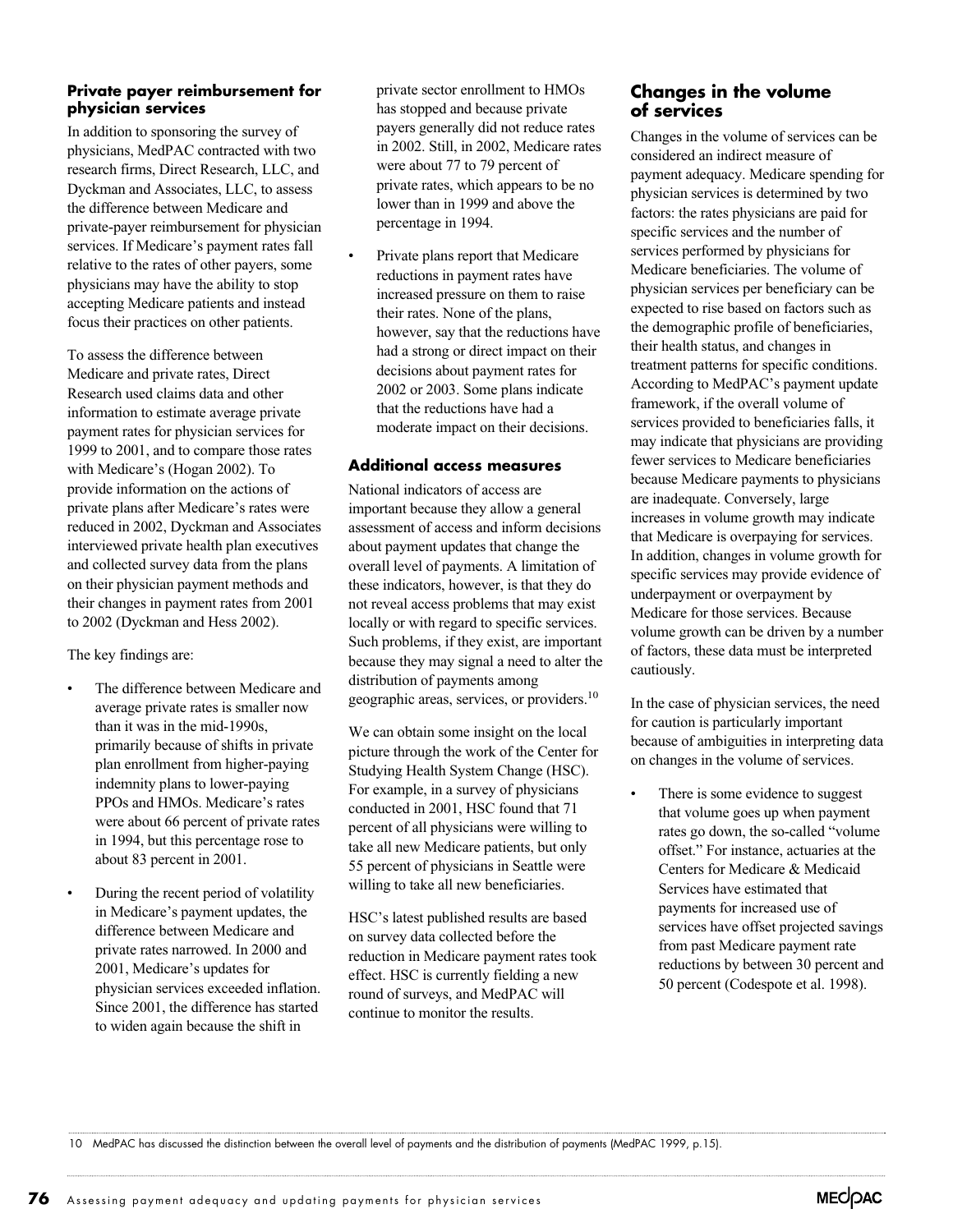- It is possible that a volume offset, if it occurs, results in increased volume for services other than those affected by the payment reduction. For example, some services, such as office visits and noninvasive diagnostic procedures, are more discretionary than others and may be more likely to grow in volume than other services if payment rates are reduced.
- In addition, the volume of services per beneficiary varies among geographic areas in ways that appear unrelated to patient outcomes (Wennberg et al. 2002; Welch et al. 1993). These findings raise questions about whether some of the current, or baseline, volume of physician services is necessary and whether a change in volume means that access to needed services has changed.

With these qualifications in mind, we analyzed the growth in the volume of physician services, by type of service, using claims data for 1999 to 2002 (Table 2B-2, p. 78). Volume was measured as per capita use of physician services by beneficiaries in traditional Medicare.<sup>11</sup>

The analysis shows that, across all services, the volume growth rate was 4.3 percent for 2001 to 2002.<sup>12</sup> This growth rate is one percentage point higher than the average annual growth for 1999 to 2001, which raises the possibility that physicians offset some of the negative update in 2002 by increasing the volume of services. For two reasons, however, we cannot conclude that such a volume offset occurred:

• Volume growth has been high previously, even in years when payment rates have increased. For instance, the volume growth rate was also 4.3 percent for 1999 to 2000, when the payment update for physician services was a positive 5.4 percent.

• Volume could have grown because of technological advances or other factors unrelated to the payment reduction. To conclude that the payment reduction, and not other factors, was the cause of some of the 2001 to 2002 volume growth, it would be necessary to contrast the behavior of physicians who experienced the payment reduction with others who did not. This is not possible, however, because the payment reduction applied to all services and, therefore, to all physicians.

When we group services into four major categories—evaluation and management, imaging, procedures, and tests—and look at 2001 to 2002 growth rates for each, we see that evaluation and management had the lowest rate, which was 2.9 percent. Still, this was more than double the growth rate for this category in 1999 to 2001. Among the other services, the growth rate for procedures was nearest the average for all services, at 3.5 percent. The growth rates for imaging and tests were much higher at 9.4 percent and 9.0 percent, respectively.

Relatively high growth rates for imaging services were concentrated in several specific categories, all of which involve technology of one kind or another. For instance, nuclear medicine grew by 13.0 percent, computerized automated tomography (CAT) of parts of the body other than the head grew by 15.3 percent, magnetic resonance imaging (MRI) of parts of the body other than the brain grew by 15.9 percent, and MRI of the brain grew by 14.6 percent. It is noteworthy, however, that none of these technologies are new. Instead, it appears that use of well-established technologies is increasing. CAT, for example, was introduced in the 1970s. MRI began to diffuse as a new technology in the 1980s. Thus, the indications for use of these technologies may be changing.

Volume growth was most pronounced for services related to the most common health problems of the elderly. For example, some coronary care services showed relatively high volume growth as follows: echography of the heart (10.8 percent); pacemaker insertion (8.9 percent); and cardiovascular stress tests (8.7 percent).

Some of the highest growth rates we found were for a minor-procedures category that includes primarily outpatient rehabilitation. Those rates included 17.6 percent for 1999 to 2001 and 14.3 percent for 2001 to 2002. This rapid growth occurred when spending caps for outpatient rehabilitation were temporarily lifted. Under the Balanced Budget Refinement Act of 1999, a moratorium on the spending caps was implemented in 2000. The moratorium was later extended through 2002, and CMS recently announced a delay until July 2003 for ending the moratorium.

Volume decreased for some services. For example, the volume of two types of cardiology services—coronary angioplasty and heart imaging, including cardiac catheterization—went down slightly, by 1.2 percent and 0.4 percent, respectively. Given the rapid growth in use of these services that had occurred previously, such small decreases may not signal a change in access to care for Medicare beneficiaries. Reasons for some of the other volume decreases—office visits by new patients, coronary artery bypass grafts, cystoscopy, hip fracture repair, and colectomy—are unclear. In some cases, volume decreases may be the result of the substitution of one service for another. The decrease in the volume of coronary artery bypass grafts, for example, may be due to greater use of coronary angioplasty, which is a newer procedure for treatment of coronary artery disease.

11 This is the same measure we used in MedPAC's June 2001 Report to the Congress on Medicare in rural America (MedPAC 2001).

<sup>12</sup> The analysis is based on data for the first six months of each year. Growth rates calculated with these data may differ from growth rates based on full-year data because of seasonal variation in use of services.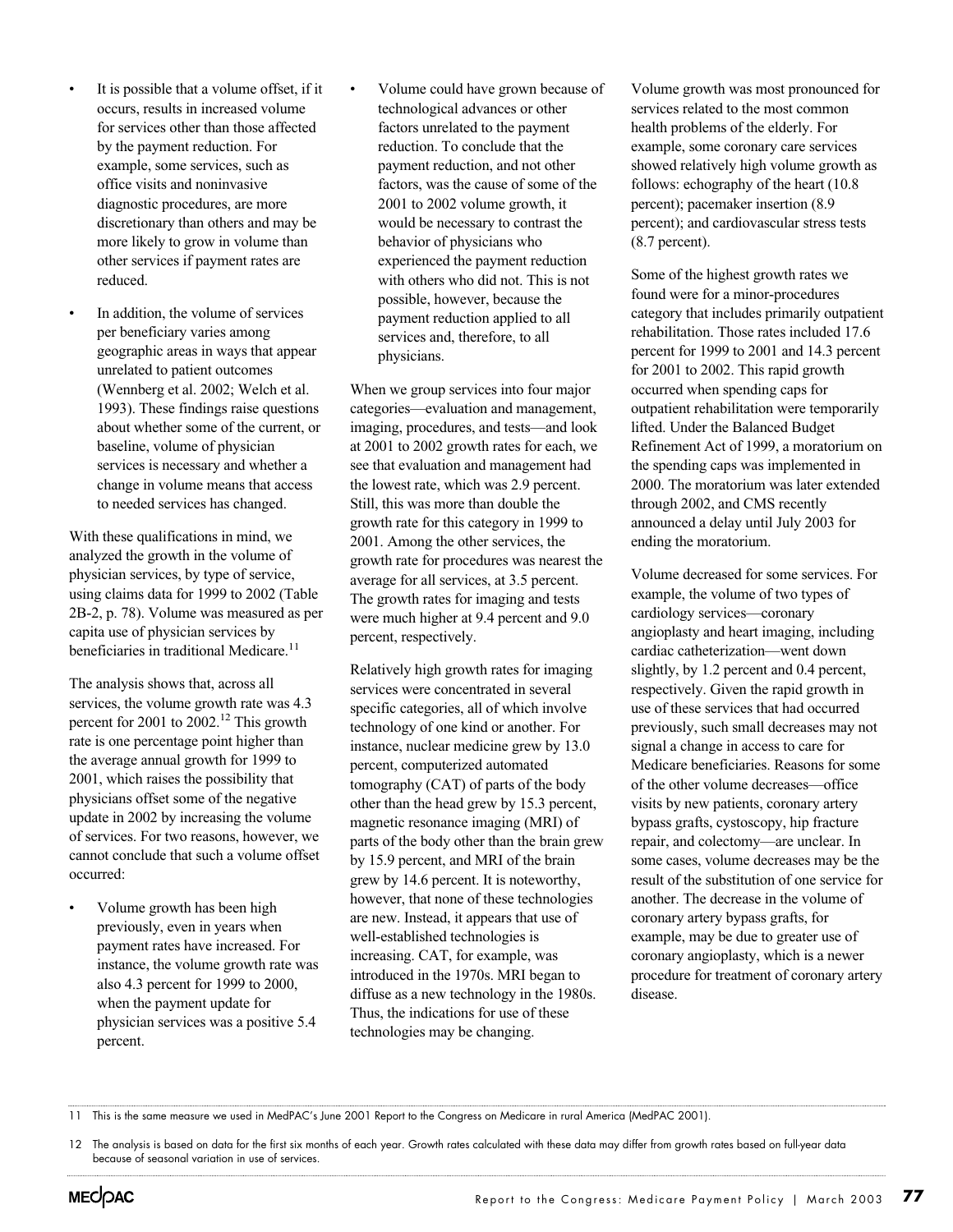#### **Change in per capita use of physician services by beneficiaries in traditional Medicare, by selected type of service, 1999–2002**

|                                                            | Per capita service use |       |       |       |                                  |           |                            |
|------------------------------------------------------------|------------------------|-------|-------|-------|----------------------------------|-----------|----------------------------|
|                                                            | 1999                   | 2000  | 2001  | 2002  | Average annual<br>percent change |           | <b>Percent</b><br>of total |
| <b>Type of service</b>                                     |                        |       |       |       | 1999-2001                        | 2001-2002 | service<br><b>use</b>      |
| All services                                               | 663.4                  | 691.8 | 707.9 | 738.5 | 3.3%                             | 4.3%      | 100.0%                     |
| Evaluation and management                                  | 353.6                  | 359.4 | 361.9 | 372.5 | 1.2                              | 2.9       | 50.4                       |
| Office visits-established patient                          | 127.6                  | 131.2 | 130.3 | 133.3 | 1.1                              | 2.3       | 18.1                       |
| Hospital visit-subsequent                                  | 65.0                   | 64.6  | 64.7  | 66.7  | $-0.2$                           | 3.1       | 9.0                        |
| Consultations                                              | 39.8                   | 41.5  | 42.6  | 44.5  | 3.5                              | 4.4       | 6.0                        |
| Emergency room visit                                       | 18.1                   | 19.0  | 20.1  | 21.4  | 5.3                              | 6.5       | 2.9                        |
| Specialist-psychiatry                                      | 18.5                   | 18.3  | 18.2  | 18.5  | $-1.0$                           | 2.1       | 2.5                        |
| Specialist-ophthalmology                                   | 15.9                   | 16.8  | 17.5  | 18.1  | 4.9                              | 3.5       | 2.4                        |
| Hospital visit-initial                                     | 17.6                   | 17.4  | 17.2  | 17.2  | $-1.2$                           | 0.3       | 2.3                        |
| Office visits-new patient                                  | 15.4                   | 15.5  | 14.9  | 14.9  | $-1.4$                           | $-0.2$    | 2.0                        |
| Imaging                                                    | 81.1                   | 88.2  | 96.1  | 105.1 | 8.9                              | 9.4       | 14.2                       |
| Echography-heart                                           | 12.6                   | 13.8  | 14.9  | 16.5  | 8.8                              | 10.8      | 2.2                        |
| Standard-nuclear medicine                                  | 10.0                   | 11.7  | 13.6  | 15.4  | 16.5                             | 13.0      | 2.1                        |
| Advanced-CAT: other                                        | 9.3                    | 10.7  | 12.3  | 14.1  | 14.8                             | 15.3      | 1.9                        |
| Advanced-MRI: other                                        | 6.4                    | 7.9   | 9.4   | 10.9  | 21.3                             | 15.9      | 1.5                        |
| Standard-musculoskeletal                                   | 8.5                    | 8.8   | 9.2   | 9.5   | 3.9                              | 2.9       | 1.3                        |
| Advanced-MRI: brain                                        | 5.1                    | 5.8   | 6.5   | 7.4   | 12.6                             | 14.6      | 1.0                        |
| Standard-chest                                             | 6.7                    | 6.5   | 6.3   | 6.3   | $-3.3$                           | 0.4       | 0.9                        |
| Advanced-CAT: head                                         | 2.7                    | 2.8   | 2.9   | 3.0   | 3.2                              | 4.5       | 0.4                        |
| Imaging/procedure-heart, including cardiac catheterization | 1.9                    | 2.1   | 2.4   | 2.4   | 10.4                             | $-0.4$    | 0.3                        |
| Procedures                                                 | 200.3                  | 214.5 | 218.5 | 226.1 | 4.5                              | 3.5       | 30.6                       |
| Minor-other, including outpatient rehabilitation           | 14.7                   | 18.9  | 20.4  | 23.3  | 17.6                             | 14.3      | 3.2                        |
| Eye-cataract removal/lens insertion                        | 16.0                   | 16.1  | 15.6  | 15.8  | $-1.3$                           | 1.3       | 2.1                        |
| Endoscopy-colonoscopy                                      | 7.6                    | 8.3   | 9.0   | 9.9   | 8.4                              | 10.1      | 1.3                        |
| Major, cardiovascular-coronary artery bypass graft         | 6.7                    | 6.7   | 6.1   | 5.6   | $-4.7$                           | $-7.0$    | 0.8                        |
| Endoscopy-upper gastrointestinal                           | 4.7                    | 4.9   | 4.9   | 5.0   | 1.8                              | 2.7       | 0.7                        |
| Major, orthopedic-knee replacement                         | 3.9                    | 4.0   | 4.2   | 4.6   | 4.2                              | 9.9       | 0.6                        |
| Major, cardiovascular-coronary angioplasty                 | 3.9                    | 4.2   | 4.6   | 4.6   | 9.0                              | $-1.2$    | 0.6                        |
| Endoscopy-cystoscopy                                       | 3.8                    | 3.8   | 3.8   | 3.7   | 0.0                              | $-3.1$    | 0.5                        |
| Eye-treatment of retinal lesions                           | 3.5                    | 3.7   | 3.5   | 3.6   | 0.9                              | 2.6       | 0.5                        |
| Major, orthopedic-hip fracture repair                      | 3.6                    | 3.6   | 3.5   | 3.2   | $-1.9$                           | $-9.5$    | 0.4                        |
| Major, orthopedic-hip replacement                          | 2.7                    | 2.8   | 2.8   | 2.9   | 1.8                              | 3.1       | 0.4                        |
| Major, cardiovascular-pacemaker insertion                  | 1.7                    | 1.9   | 2.1   | 2.2   | 8.6                              | 8.9       | 0.3                        |
| Tests                                                      | 22.0                   | 22.6  | 23.7  | 25.9  | 3.9                              | 9.0       | 3.5                        |
| Other-electrocardiograms                                   | 6.5                    | 6.5   | 6.4   | 6.6   | $-0.6$                           | 1.9       | 0.9                        |
| Other-cardiovascular stress tests                          | 3.3                    | 3.6   | 3.9   | 4.2   | 8.8                              | 8.7       | 0.6                        |
| Lab tests-other (physician fee schedule)                   | 1.9                    | 2.1   | 2.4   | 2.9   | 12.9                             | 22.1      | 0.4                        |
| Other-electrocardiogram monitoring                         | 1.9                    | 1.9   | 1.9   | 2.0   | 0.2                              | $6.0$     | 0.3                        |

Note: CAT (computerized automated tomography), MRI (magnetic resonance imaging). Service use is measured as the relative weights (relative value units) for services received multiplied by the physician fee schedule conversion factor. To put service use in each year on a common scale, we used the relative weights and conversion factor for 2002. For billing codes not used in 2002, we imputed relative weights based on the average change in weights for each type of service.

Source: MedPAC analysis of claims for a 5 percent random sample of Medicare beneficiaries from the first six months of each year.

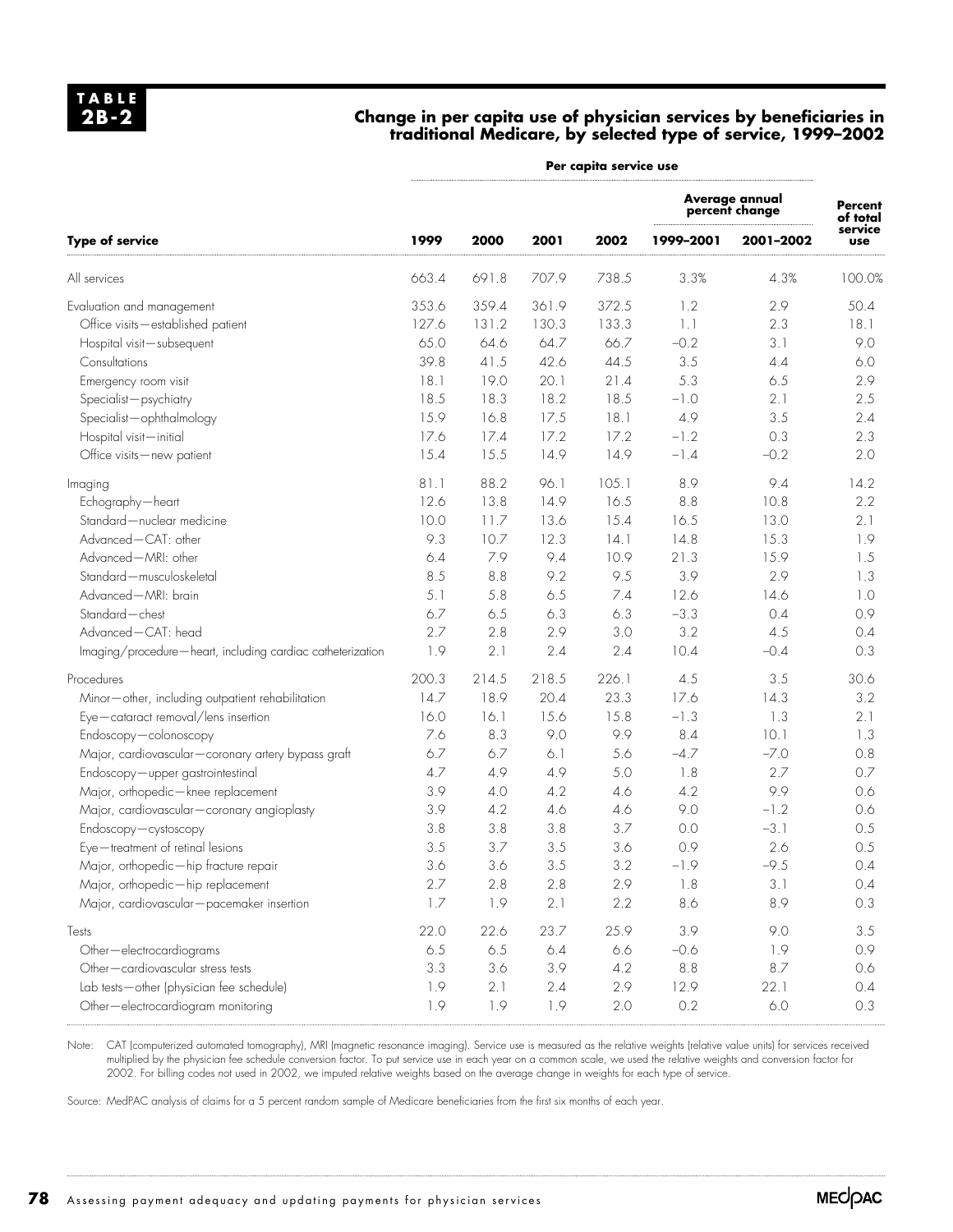It should be emphasized that further analysis is required to understand the factors underlying volume growth. MedPAC is currently conducting research on this issue.

#### **Accounting for cost changes in the coming year**

In order to determine the appropriate payment update for 2004, we must estimate how much costs will change in the coming year. Two factors are expected to affect the cost of physician services during the coming year: input price inflation and productivity growth. Productivity growth is expected to reduce costs through capital investment, changes in work processes, and other factors.

It is possible that other factors, including some scientific and technological advances, may increase costs. Features of the physician fee schedule should account for those cost increases, at least partially, however. Every year, new billing codes are created and existing codes are revised. Also, by law, the fee schedule's relative weights are reviewed and recalibrated every five years.

#### **Measuring input price inflation**

The Medicare Economic Index (MEI) is used as the generally accepted measure of input price inflation for physician services. It is calculated by CMS as a weighted average of price changes for inputs used to provide physician services (Table 2B-3). Those inputs include physician time and effort, or work, practice expense, and professional liability insurance (PLI). Practice expense includes nonphysician employee compensation, office expense, medical materials and supplies, medical equipment, and other professional expenses, such as private transportation. In general, the weights



#### **Medicare Economic Index weights and forecast of input price changes for 2004**

|                                    | <b>Weight (percent)</b> | Price<br>changes<br>for 2004 |           |  |
|------------------------------------|-------------------------|------------------------------|-----------|--|
| Input                              | Category                | Total                        | (percent) |  |
| Total                              |                         | 100.0%                       | 3.4%      |  |
| Physician work                     |                         | 54.5                         | 3.4       |  |
| Wages and salaries                 | 44.2%                   |                              | 3.4       |  |
| Nonwage compensation               | 10.3                    |                              | 3.5       |  |
| Practice expense                   |                         | 42.3                         | 3.1       |  |
| Nonphysician employee compensation | 16.8                    |                              | 3.7       |  |
| Wages and salaries                 | 12.4                    |                              | 3.7       |  |
| Nonwage compensation               | 4.4                     |                              | 3.6       |  |
| Office expense                     | 116                     |                              | 3.0       |  |
| Medical materials and supplies     | 4.5                     |                              | 2.3       |  |
| Medical equipment                  | 1.9                     |                              | 17        |  |
| Other professional expense         | 7.6                     |                              | 27        |  |
| Professional car                   | 1.3                     |                              | 18        |  |
| Other                              | 6.3                     |                              | 2.9       |  |
| Professional liability insurance   |                         | 3.2                          | 5.6       |  |

Note: Numbers may not total exactly because of rounding.

Source: MedPAC analysis of unpublished data from CMS.

used to construct the MEI represent the shares of physicians' practice revenues attributable to each input, based primarily on a survey conducted by the AMA for 1996. Physician work has a weight of 54.5 percent, practice expense has a weight of 42.3 percent, and PLI has a weight of 3.2 percent. CMS revises these weights and the other components of the MEI periodically (see text box, p. 80).

CMS currently projects that input prices for physician work will increase 3.4 percent in 2004, based on increases of 3.4 percent in wages and salaries and 3.5 percent in nonwage compensation. Practice expenses are projected to increase by 3.1 percent. This projection includes a 3.7 percent increase in nonphysician employee compensation and a 3.0 percent increase in office expenses.

The largest change expected in input prices is for PLI, which is projected to increase by 5.6 percent. Historically, this component of the MEI has followed a cyclical pattern, illustrated by the changes in PLI premiums from 1990 to 2002 (Figure 2B-3, p. 80). $^{13}$  The recent increase in PLI premiums in 2002, estimated at 11.3 percent, was the highest in over a decade.

In sum, the index shows that input prices for physician services are expected to increase by 3.4 percent in 2004.

#### **Productivity growth**

Productivity growth is the ratio of growth in outputs to growth in inputs. Measuring productivity growth requires detailed information on the personnel, facilities, and other inputs used and on the quantity, quality, and mix of services (outputs) produced. Because such data are generally not available, MedPAC has adopted a policy standard or goal for achievable

<sup>13</sup> Despite the changes in PLI premiums, the premiums have not varied much as a percentage of physician revenues. From 1990 through 1998, PLI premiums remained in a narrow range, from 3 to 5 percent of revenues (Gonzalez and Zhang 1998, Zhang and Thran 1999, and Wassenaar and Thran 2001).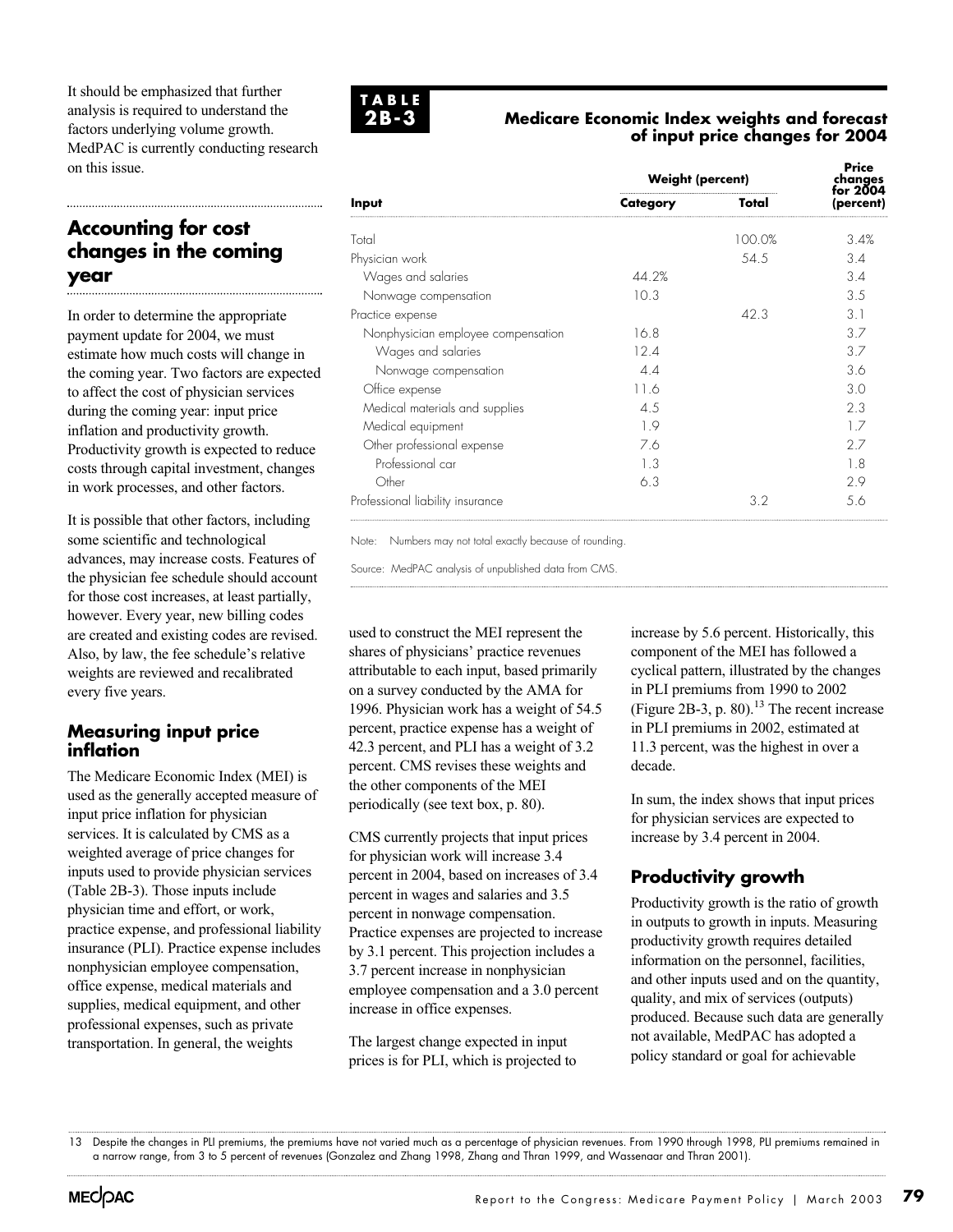#### **Revising the Medicare Economic Index**

MS revises the Medicare<br>Economic Index (MEI)<br>periodically so that the investors Economic Index (MEI) periodically so that the index's weights and other components reflect current conditions. A revision occurred most recently in 1998 based on data primarily for 1996. Previous to that revision, the agency revised the MEI in 1992 with data for 1989.

So far, the primary data source for the weights in the MEI has been the American Medical Association's Socioeconomic Monitoring System (SMS) survey. The weights for the major categories of inputs considered in the MEI—physician work, practice expense, and professional liability insurance—have all come from the SMS survey. The SMS survey has also been the source of the weights for subcategories of practice expense: nonphysician employee compensation, office expense, medical materials and supplies, medical equipment, and other professional expense. Within these subcategories, CMS has assigned weights to inputs with data from other sources, including the Employment Cost Index of the Bureau of Labor Statistics, the Asset and Expenditure Survey of the Bureau of the Census, and the Current Population Survey of the Bureau of the Census.

For the next revision of the MEI, it will be necessary for CMS to substitute another data source for the SMS survey because the AMA discontinued the SMS survey after it was conducted last, in 1999.  $\blacksquare$ 

productivity growth that is based on growth in multifactor productivity in the national economy.14

Using the current estimate of growth in multifactor productivity from the Bureau of Labor Statistics, the productivity adjustment would be 0.9 percent.

#### **Update recommendation**

Under MedPAC's payment update framework, updates can include three components: an adjustment for payment adequacy, if appropriate; an estimate of inflation in input prices; and a downward adjustment in the update for productivity growth.

### **2B-3**

**Quarterly changes in professional liability insurance premiums, 1990–2002 FIGURE**



14 Multifactor productivity is based on all relevant inputs used to provide goods and services. These inputs include labor, capital, and other inputs, such as energy and materials.

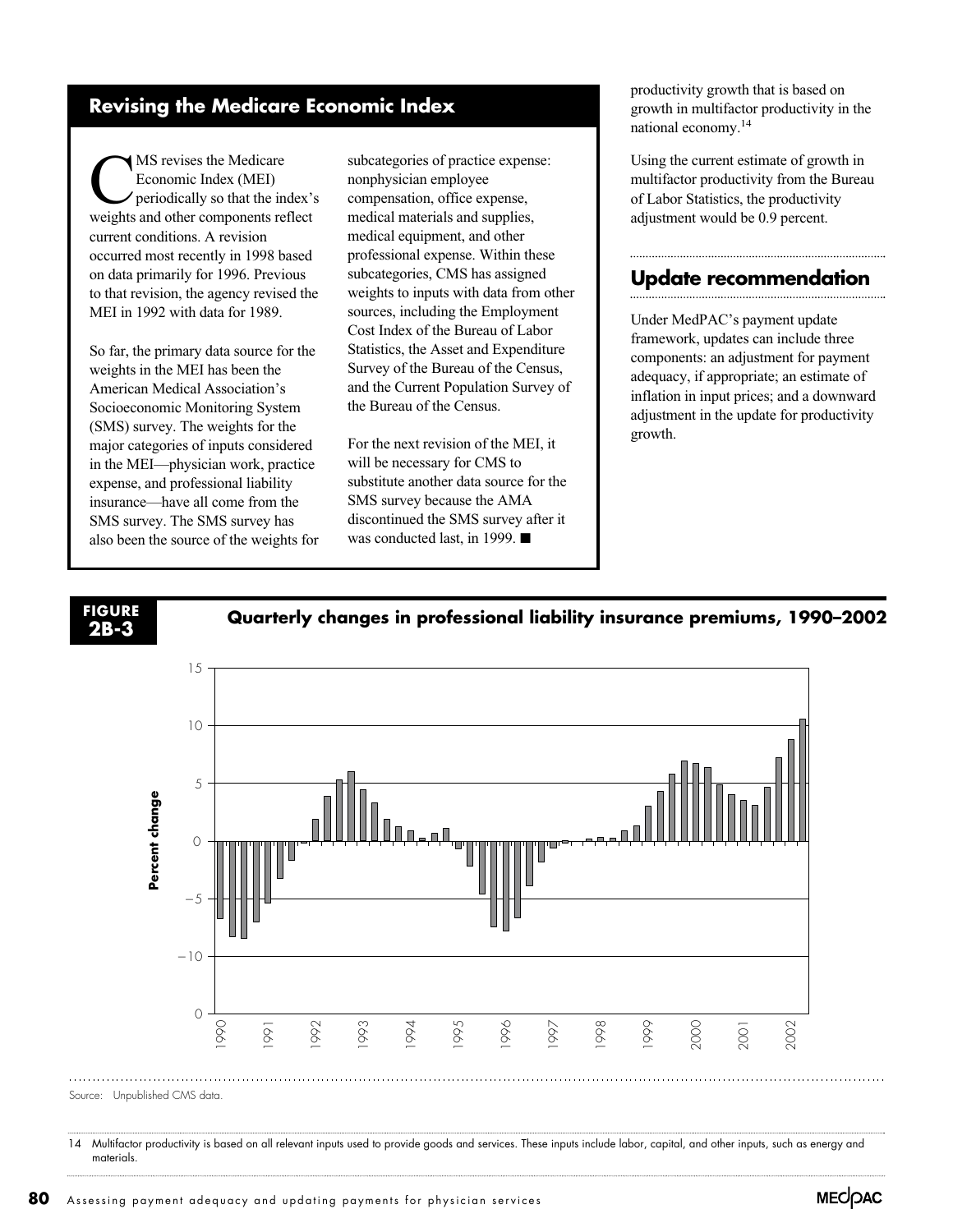#### **RECOMMENDATION 2B**

**The Congress should update payments for physician services by the projected change in input prices, less an adjustment for productivity growth of 0.9 percent, for 2004.**

Payments are adequate if there is a modest positive update in 2003. If the Congress does not change current law and prevent a payment reduction in 2003, however, payments may not be adequate, and a compensating adjustment in payments may be necessary in 2004. The other components of the update are the

projected change in input prices, which is 3.4 percent, and an adjustment for productivity growth, which is 0.9 percent. The net of these two components is an update of 2.5 percent.

#### **IMPLICATIONS 2B:**

#### **Spending**

This recommendation would update physician payments more than under current law. It is expected to increase costs by more than \$1.5 billion in 2004.

#### **Beneficiary and provider**

- Increasing payments for physician services would help preserve beneficiary access to care.
- Increasing payments to physicians would help to maintain the adequacy of those payments and allow physicians to furnish high-quality services.